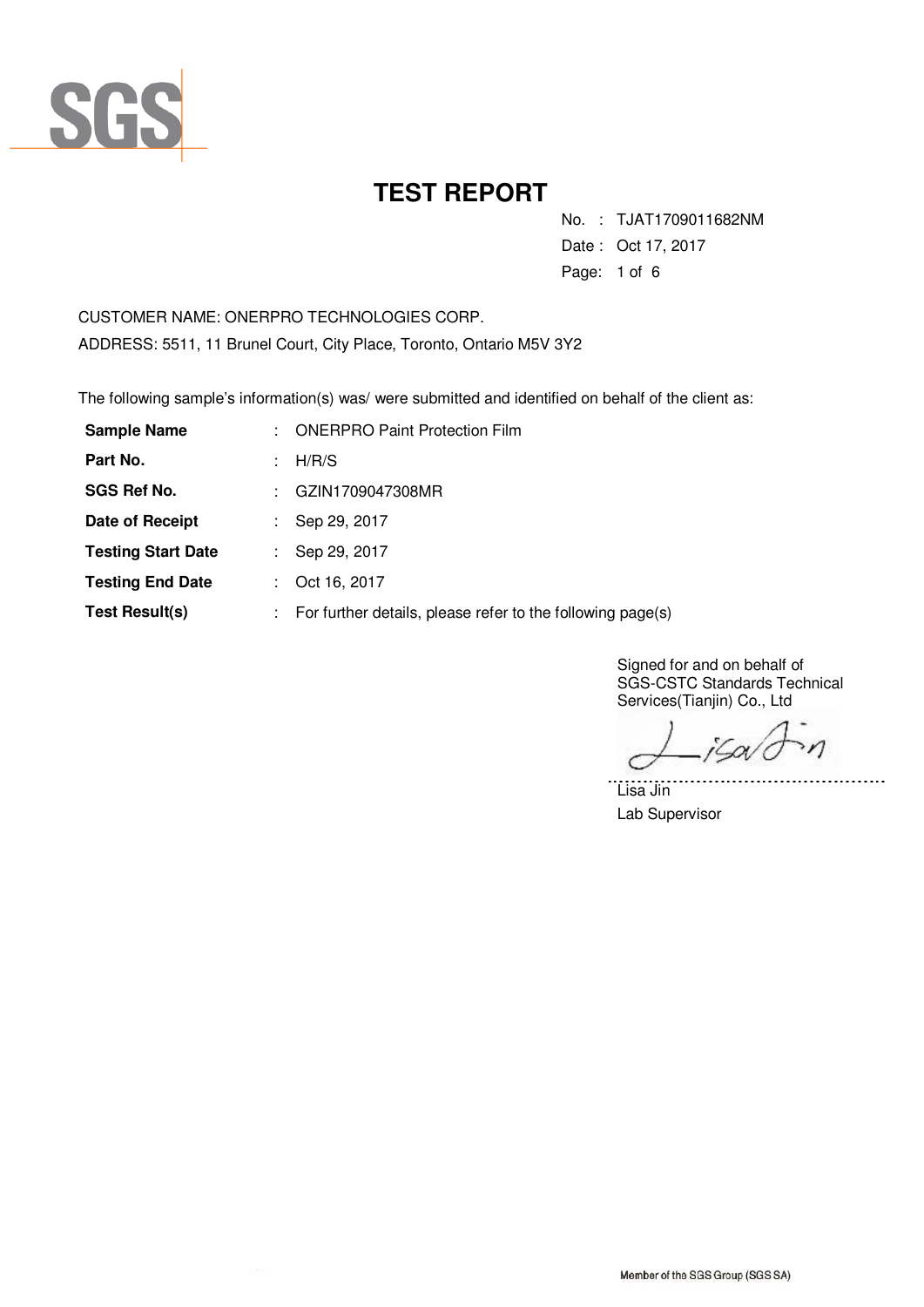

No. : TJAT1709011682NM

Date : Oct 17, 2017

Page: 2 of 6

#### **Report Declaration:**

The test samples were provided and confirmed by the customer in this report, the results contained in this test report do not relate to other samples of the same product. The manufacturer should ensure that all products manufactured are in conformity with the product sample in this report.

#### **Manufacture Declaration or Comment:**

None

#### **Summary of Result(s):**

| No. | <b>Test Item</b>      | <b>Test Method</b>           | <b>Conclusion</b> |
|-----|-----------------------|------------------------------|-------------------|
|     | Alkali Resistance     | JIS K 5400-1990 Section 8.21 | Pass              |
| 2.  | Acid Resistance       | JIS K 5400-1990 Section 8.22 | Pass              |
| З.  | Salt-Water Resistance | JIS K 5400-1990 Section 8.23 | Pass              |

Pass: Meet the requirements Fail: Does not meet the requirements N/A: Not apply to the judgment **Note:**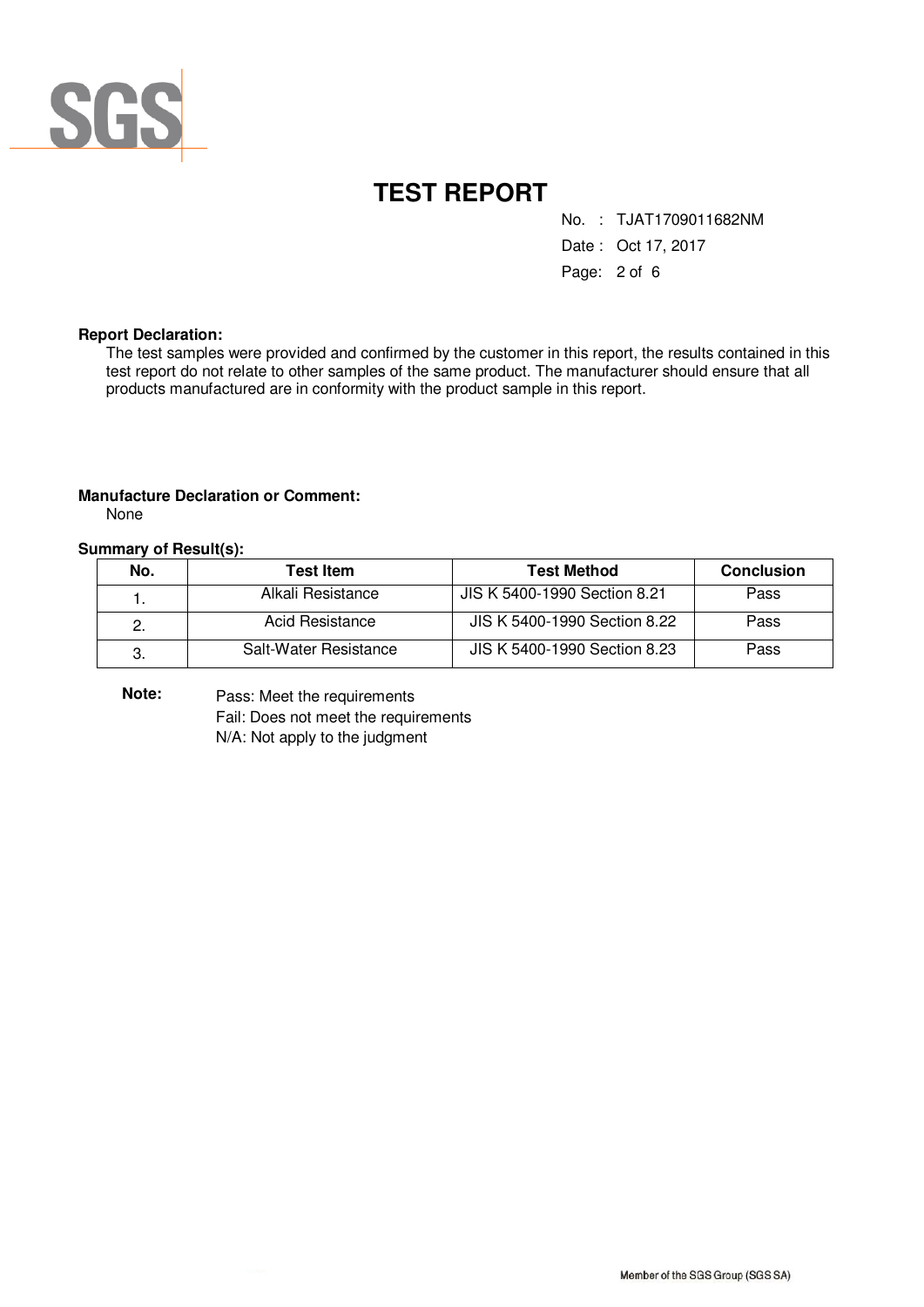

No. : TJAT1709011682NM

- Date : Oct 17, 2017
- Page: 3 of 6

Original Sample Photo:

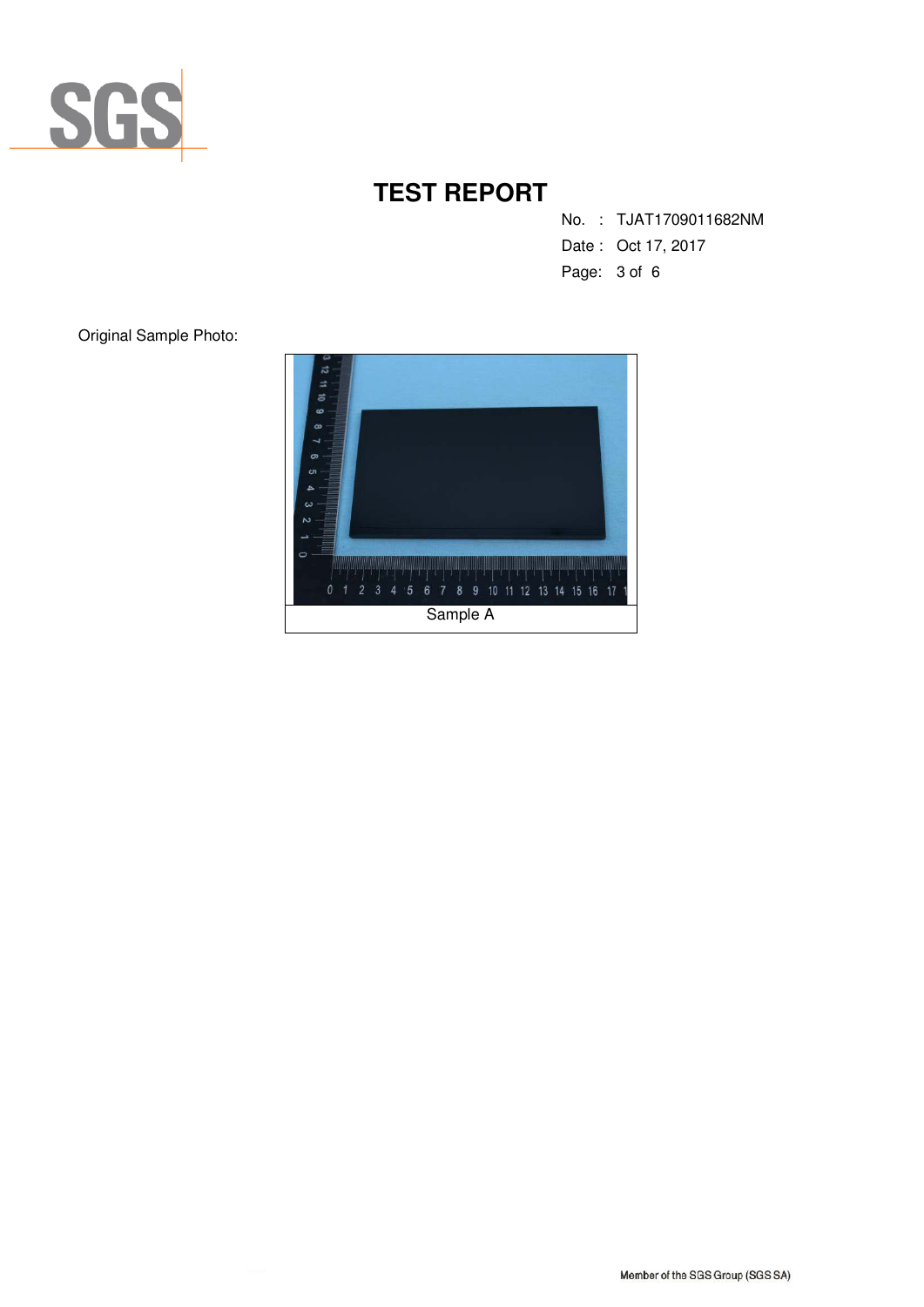

No. : TJAT1709011682NM

- Date : Oct 17, 2017
- Page: 4 of 6

1.Test Item: Alkali Resistance

Test Method: JIS K 5400-1990 Section 8.21

Test Condition:

Immersion method, 24h, then keep at room temperature for 2h

Test Result:

| Sample | Reagent                                       | Result            | Client's requirement | Conclusion |
|--------|-----------------------------------------------|-------------------|----------------------|------------|
| A      | $5w/V\%$ Na <sub>2</sub> CO <sub>3</sub> (AR) | No visible damage | No visible damage    | Pass       |

Note: Evaluation the appearance of tested sample after 2 hours at room temperature.

Test Photo:



Equipment Information:

| Equipment        | Model  | Equipment No. | Calibration date | Next Calibration date |
|------------------|--------|---------------|------------------|-----------------------|
| Electron Balance | PL2002 | GZMR-AG-E125  | 2017-07-04       | 2018-07-03            |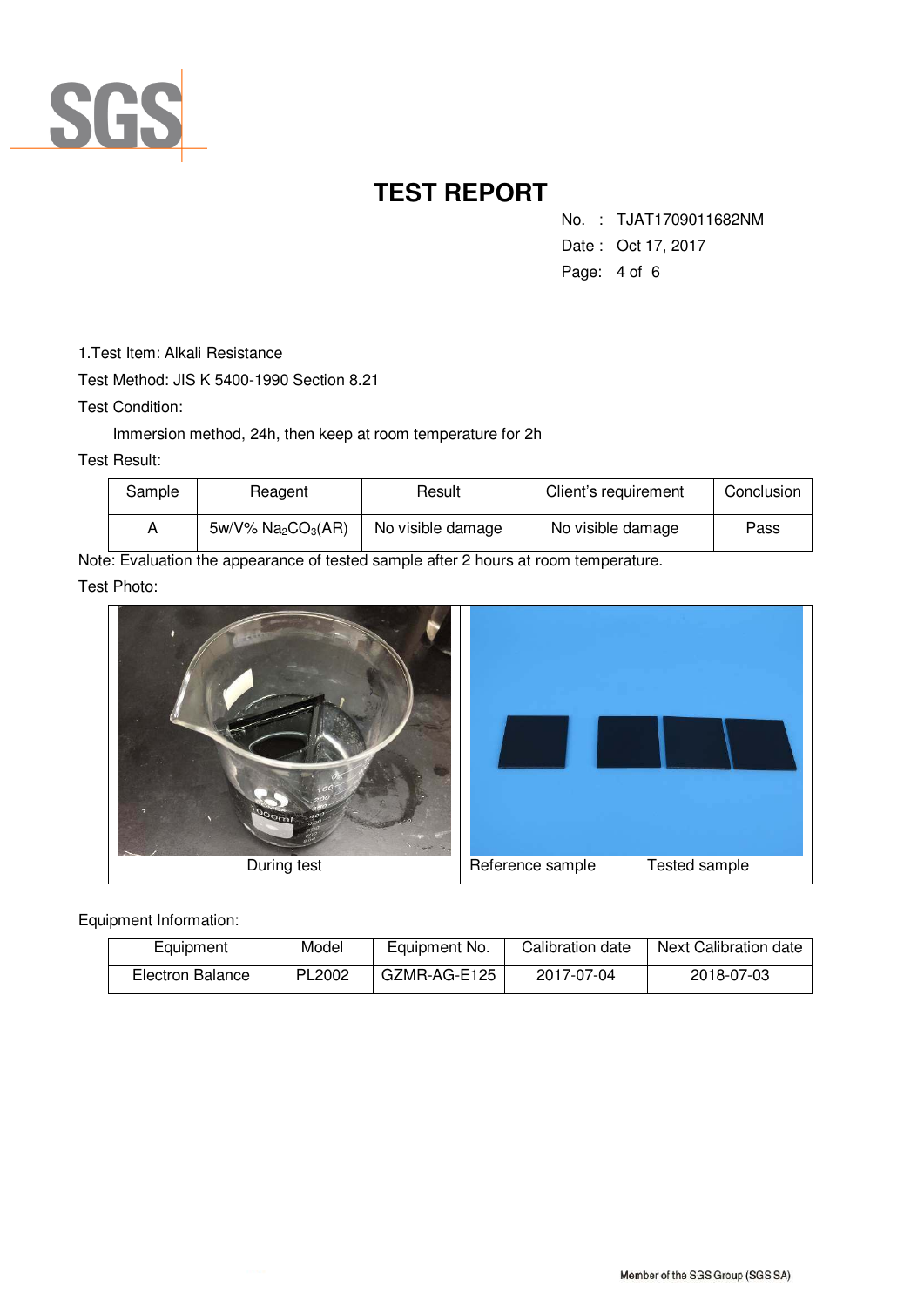

No. : TJAT1709011682NM

- Date : Oct 17, 2017
- Page: 5 of 6

- 2.Test Item: Acid Resistance
- Test Method: JIS K 5400-1990 Section 8.22

Test Condition:

Immersion method, 24h, then keep at room temperature for 2h

#### Test Result:

| Sample | Reagent              | Result            | Client's requirement | Conclusion |
|--------|----------------------|-------------------|----------------------|------------|
| Α      | $5w/V\% H_2SO_4(AR)$ | No visible damage | No visible damage    | Pass       |

Note: Evaluation the appearance of tested sample after 2 hours at room temperature.

Test Photo: